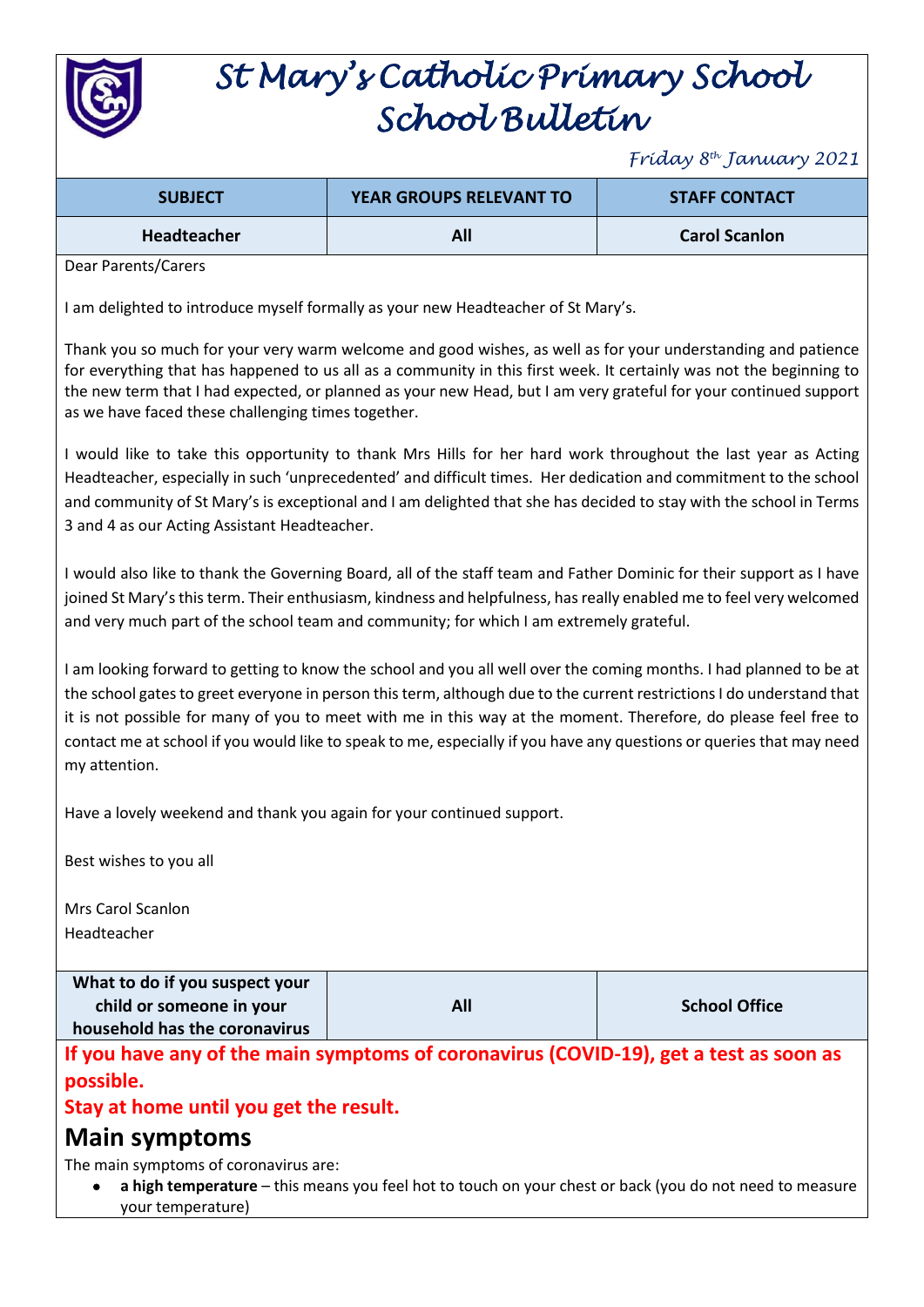- **a new, continuous cough** this means coughing a lot for more than an hour, or 3 or more coughing episodes in 24 hours (if you usually have a cough, it may be worse than usual)
- **a loss or change to your sense of smell or taste** this means you've noticed you cannot smell or taste anything, or things smell or taste different to normal

Most people with coronavirus have at least 1 of these symptoms.

# **What to do if you have symptoms**

If you have any of the main symptoms of coronavirus:

- Get a test to check if you have coronavirus as soon as possible.
- You and anyone you live with should stay at home and not have visitors until you get your test result only leave your home to have a test.
- Anyone in your support bubble should also stay at home if you have been in close contact with them since your symptoms started or during the 48 hours before they started.

For more information and support in getting a test, please click on the following link: <https://www.nhs.uk/conditions/coronavirus-covid-19/symptoms/>

| <b>Prime Minister's Address to the</b><br><b>Nation</b>                                                                                                                                                                                                                                                                                                                                                                                                                                                                                                                                                                                                                                                                                                                                                                                                                                                                                                                                                                                                                                                                                                                                                                                                                                                                                                                                                                                                                                                                                                 | All                     | <b>Liz Hills</b> |  |  |
|---------------------------------------------------------------------------------------------------------------------------------------------------------------------------------------------------------------------------------------------------------------------------------------------------------------------------------------------------------------------------------------------------------------------------------------------------------------------------------------------------------------------------------------------------------------------------------------------------------------------------------------------------------------------------------------------------------------------------------------------------------------------------------------------------------------------------------------------------------------------------------------------------------------------------------------------------------------------------------------------------------------------------------------------------------------------------------------------------------------------------------------------------------------------------------------------------------------------------------------------------------------------------------------------------------------------------------------------------------------------------------------------------------------------------------------------------------------------------------------------------------------------------------------------------------|-------------------------|------------------|--|--|
| To access a copy of the Prime Minister's address to the nation on Monday 4 <sup>th</sup> January 2021, please click on the link<br>below:                                                                                                                                                                                                                                                                                                                                                                                                                                                                                                                                                                                                                                                                                                                                                                                                                                                                                                                                                                                                                                                                                                                                                                                                                                                                                                                                                                                                               |                         |                  |  |  |
| https://www.gov.uk/government/speeches/prime-ministers-address-to-the-nation-4-january-2021<br>The message was clear:<br><b>PROTECT</b><br><b>STAY AT EL</b><br><b>HOME</b><br>save<br>lives<br><b>THE NHS</b>                                                                                                                                                                                                                                                                                                                                                                                                                                                                                                                                                                                                                                                                                                                                                                                                                                                                                                                                                                                                                                                                                                                                                                                                                                                                                                                                          |                         |                  |  |  |
| We ask all members of our school community to do all they can to follow this message whenever they can to<br>ensure we work together to keep our community as safe as we can at this difficult time.                                                                                                                                                                                                                                                                                                                                                                                                                                                                                                                                                                                                                                                                                                                                                                                                                                                                                                                                                                                                                                                                                                                                                                                                                                                                                                                                                    |                         |                  |  |  |
| <b>Remote Learning</b>                                                                                                                                                                                                                                                                                                                                                                                                                                                                                                                                                                                                                                                                                                                                                                                                                                                                                                                                                                                                                                                                                                                                                                                                                                                                                                                                                                                                                                                                                                                                  | All                     | <b>Liz Hills</b> |  |  |
| Thank you for the patience shown by all our families trying to manage remote learning with their children at home<br>this week. I know what an incredibly difficult challenge this is and that it presents a vast range of difficulties for all<br>our families staying at home.<br>The staff have been working hard this week to consider the complexities remote learning presents to our families<br>and to find solutions that are manageable for children, parents/carers and staff as we move forward.<br>I will be working with the teaching staff early next week to agree ways in which we can try to strengthen our remote<br>learning provision across the school. The Government have provided schools with a very high set of expectations,<br>both for school staff and parents/carers trying to manage at home. Staff will be considering the Government<br>guidance carefully and will strive to ensure we work hard to achieve what is best for our community as a whole,<br>taking into account different families' needs. I hope that, despite the frustrations we know many of you feel in this<br>extremely challenging situation, you will trust the St Mary's staff to do our best to support everyone to the best of<br>our abilities. Working in partnership together with you to support your children's education is the way forward.<br>Further information will be given next week but, in the meantime, please can we ask you to simply do your best,<br>whatever that may be.<br><b>KS1 In school provision and Cool</b> |                         |                  |  |  |
| <b>Milk and Fruit</b>                                                                                                                                                                                                                                                                                                                                                                                                                                                                                                                                                                                                                                                                                                                                                                                                                                                                                                                                                                                                                                                                                                                                                                                                                                                                                                                                                                                                                                                                                                                                   | <b>Milk subscribers</b> | <b>Office</b>    |  |  |
| <b>Message from Cool Milk</b>                                                                                                                                                                                                                                                                                                                                                                                                                                                                                                                                                                                                                                                                                                                                                                                                                                                                                                                                                                                                                                                                                                                                                                                                                                                                                                                                                                                                                                                                                                                           |                         |                  |  |  |

*In light of the recent government announcement, the Cool Milk deliveries have been cancelled this week and no future orders will be generated until further notice.*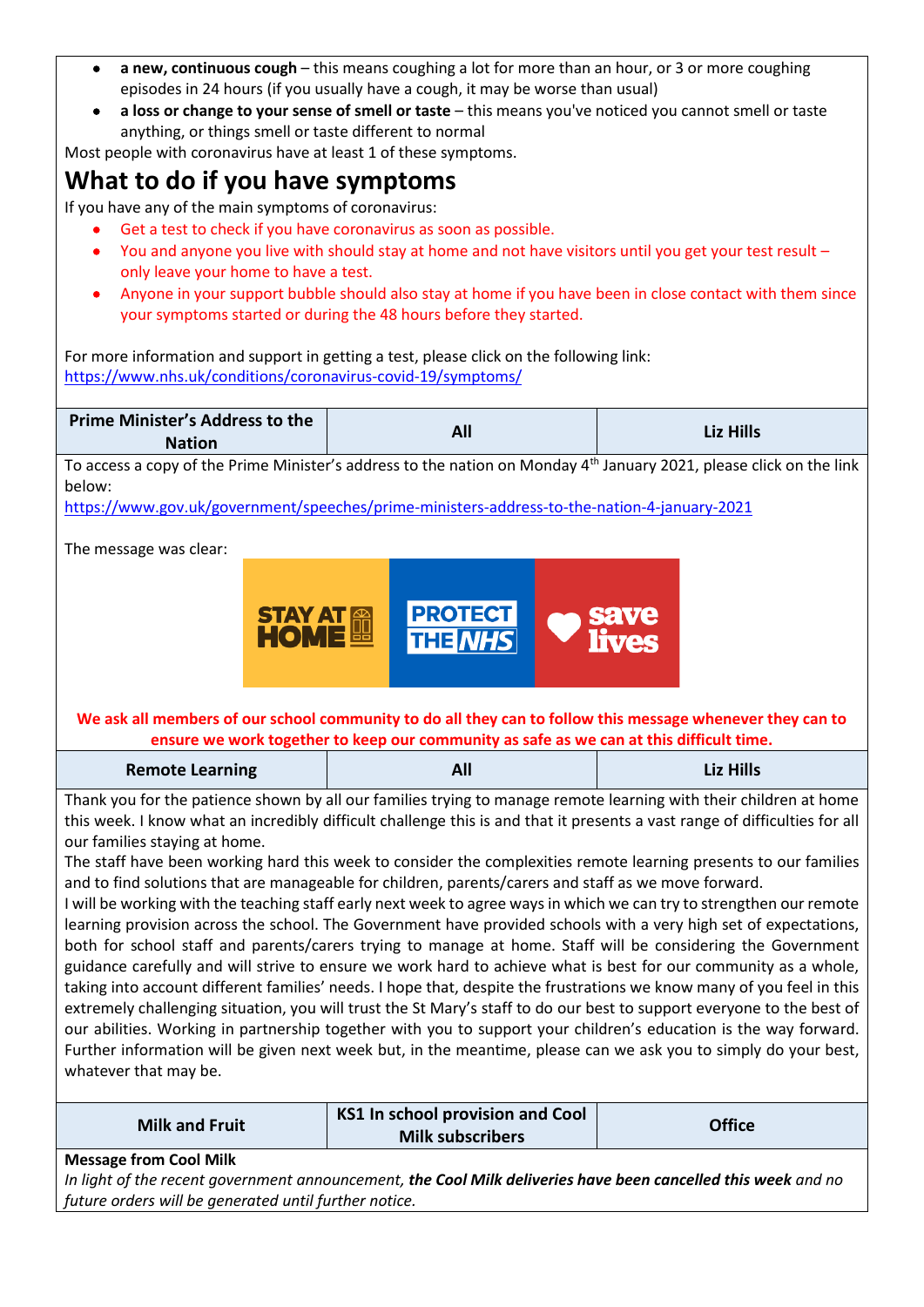*Our system will be updated and any paying parents (if applicable) will be automatically credited for this period. This credit will show on any future pre-payment requests.*

*Based on the information provided by the government, these measures are set to be reviewed again in readiness for the February half term.*

#### **Fruit deliveries**

The suppliers of the fruit for Key Stage 1 have also been suspended deliveries until further notice. We recommend that children bring in a healthy snack for the morning break, a piece a fruit, begertable or raisins, please no nuts.

| <b>Admissions deadline for</b>      |            |               |
|-------------------------------------|------------|---------------|
| <b>Reception class in September</b> | Pre-school | <b>Office</b> |
| 2021                                |            |               |

The deadline for apply for reception class places for September 2021 is 15 January 2021. If you have a child that is due to start school in September please ensure you apply on line **by next Friday**. Do not miss the deadline.

Please check out the links below if you have yet to apply for a place for your child at school. <https://www.eastsussex.gov.uk/educationandlearning/schools/admissions/apply/apply/> <https://www.eastsussex.gov.uk/media/14619/apply-for-a-school-2020-21.pdf>

| <b>Office</b><br><b>Local Road Works and Closures</b><br><b>ALL</b> |  |  |  |
|---------------------------------------------------------------------|--|--|--|
|---------------------------------------------------------------------|--|--|--|

We are making you aware of this in case it will affect those travelling to and from school.

## **Message from SGN – Notification of gas network upgrade in Luxford Lane, Crowborough**

I'm writing to make you aware of our forthcoming project to upgrade our gas network in Luxford Lane, Crowborough. Our project involves the essential replacement of old metal gas mains with new plastic pipe. Our contractor, DJ Utilities will undertake this work on our behalf.

This safety-critical project needs to go ahead, rather than wait until the coronavirus pandemic passes, to ensure your local community continues to receive a safe and reliable gas supply.

In consultation with East Sussex County Council, we'll start our project on Monday 11 January and expect to last approximately 10 weeks. We'll complete the work in two phases as follows;

#### **Phase one – lasting approximately 6 weeks**

Our engineers will be working on Luxford Lane from the junction with Blackness Road and progressing south toward the junction with Luxford Road. For everyone's safety, we'll install temporary multi-way traffic lights around our work area.

#### **Phase two – lasting approximately 4 weeks**

On Monday 15 February, we'll need to close Luxford Lane from the southern entrance to Herne Road to the junction with Luxford Road. A signed diversion will be in place via Blackness Road and Luxford Road. Residents' access will be maintained.

We have further network upgrades to complete in Luxford Road. We are in consultation with East Sussex County Council to plan this work in. We'll provide details of our plans once confirmed.

We're working closely with the UK Government and public health bodies to make sure we work in line with expert advice during the pandemic. We have extra safety precautions in place to protect our colleagues and our communities from catching or spreading the virus as we carry out our safety-critical project. There's more information about our coronavirus response on our website: sgn.co.uk/coronavirus